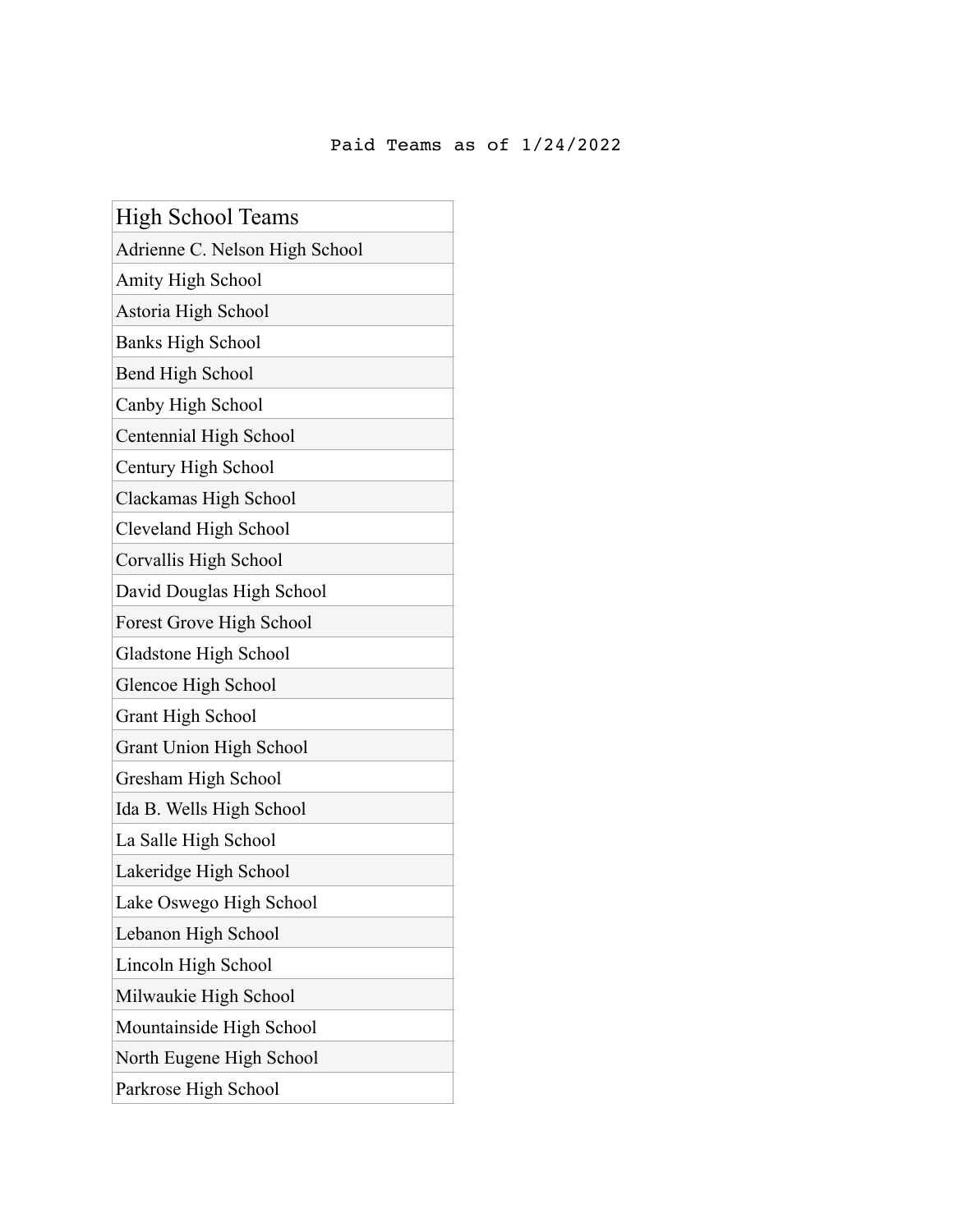| Pendleton High School       |
|-----------------------------|
| Philomath High School       |
| Reynolds High School        |
| Rex Putnam High School      |
| Sam Barlow High School      |
| Sandy High School           |
| Sheldon High School         |
| Sherwood High School        |
| Silverton High School       |
| Southridge High School      |
| South Albany High School    |
| Sprague High School         |
| <b>Stayton High School</b>  |
| <b>Sunset High School</b>   |
| Thurston High Schoool       |
| <b>Tigard High School</b>   |
| Tualatin High School        |
| Valley Catholic High School |
| West Albany High School     |
| West Linn High School       |
| West Salem High School      |
| Westview High School        |
| Willamette High School      |
| Wilsonville High School     |
| Woodburn High School        |

| <b>JV/Middle School/Club Teams</b> |
|------------------------------------|
| <b>Albany Gems</b>                 |
| <b>Banks Youth Program</b>         |
| Dexter McCarty Middle School       |

Hollywood Studios